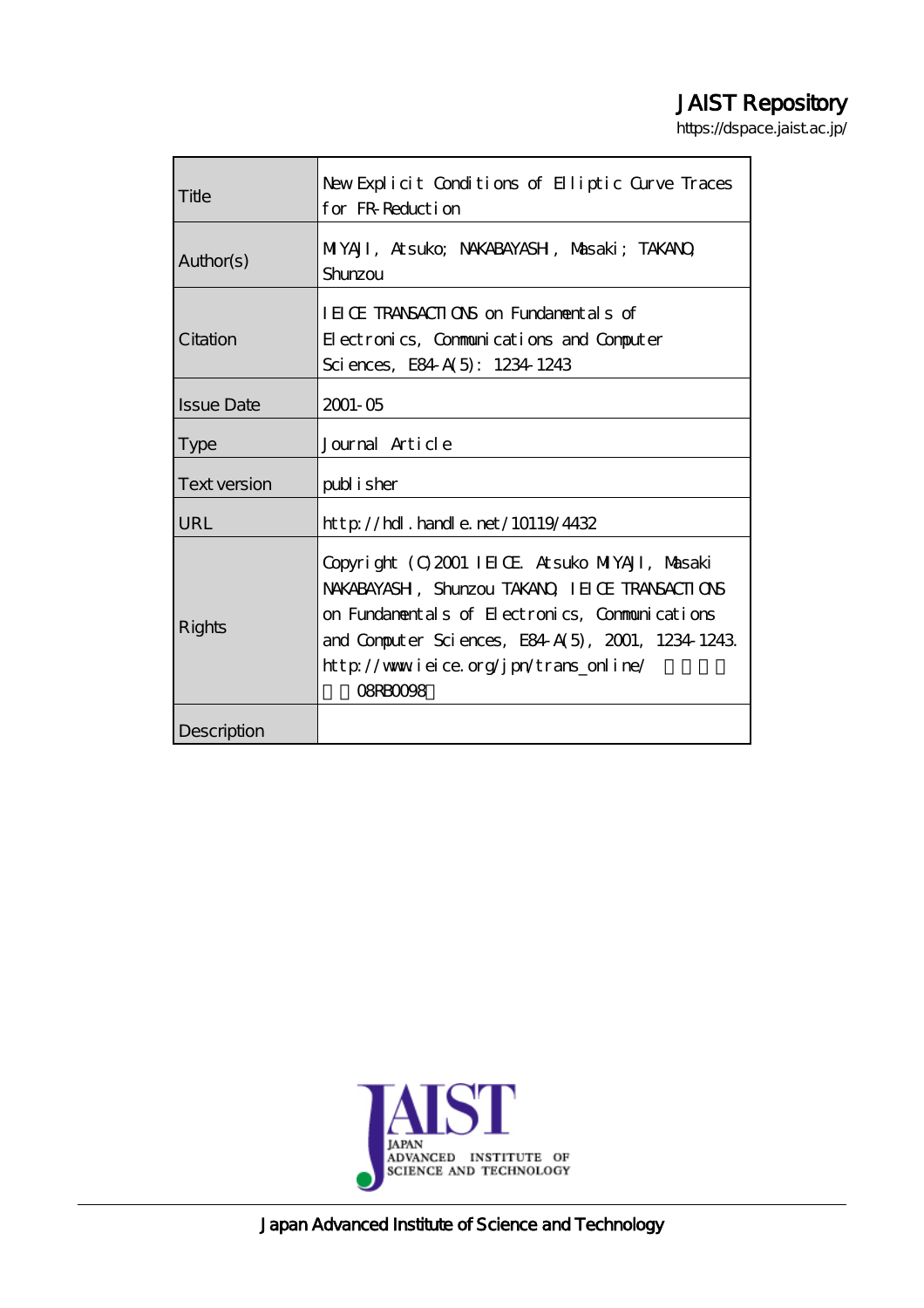PAPER Special Section on Discrete Mathematics and Its Applications

# **New Explicit Conditions of Elliptic Curve Traces for FR-Reduction***<sup>∗</sup>*

# **Atsuko MIYAJI**†a)**,** *Regular Member***, Masaki NAKABAYASHI**†**,** *and* **Shunzou TAKANO**††**,** *Nonmembers*

**SUMMARY** Elliptic curve cryptosystems [19], [25] are based on the elliptic curve discrete logarithm problem (ECDLP). If elliptic curve cryptosystems avoid FR-reduction [11], [17] and anomalous elliptic curve over  $\mathbb{F}_q$  [3], [33], [35], then with current knowledge we can construct elliptic curve cryptosystems over a smaller definition field. ECDLP has an interesting property that the security deeply depends on elliptic curve traces rather than definition fields, which does not occur in the case of the discrete logarithm problem (DLP). Therefore it is important to characterize elliptic curve traces explicitly from the security point of view. As for FR-reduction, supersingular elliptic curves or elliptic curve  $E/\mathbb{F}_q$  with trace 2 have been reported to be vulnerable. However unfortunately these have been only results that characterize elliptic curve traces explicitly for FR- and MOV-reductions. More importantly, the secure trace against FR-reduction has not been reported at all. Elliptic curves with the secure trace means that the reduced extension degree is always higher than a certain level. In this paper, we aim at characterizing elliptic curve traces by FR-reduction and investigate explicit conditions of traces vulnerable or secure against FR-reduction. We show new explicit conditions of elliptic curve traces for FR-reduction. We also present algorithms to construct such elliptic curves, which have relation to famous number theory problems.

**key words:** elliptic curve cryptosystems, trace, FR-reduction

#### **1. Introduction**

Koblitz and Miller proposed independently a public key cryptosystem based on an elliptic curve E defined over a finite field  $\mathbb{F}_q$   $(q = p^r)$  [19], [25]. If elliptic curve cryptosystems satisfy so called FR-conditions [11], [17], [24] and avoid anomalous elliptic curve over  $\mathbb{F}_q$  [3], [33], [35], then the only known attacks are the Pollard  $\rho$ -method [27] and the Pohlig-Hellman method [26]. Hence with current knowledge, we can construct elliptic curve cryptosystems over a smaller definition field than the discrete logarithm problem (DLP)-based cryptosystems like the ElGamal cryptosystems [13] or the DSA [12] and RSA cryptosystems [28]. Elliptic curve cryptosystems with a 160-bit key are thus believed to have the same security as both the ElGamal cryptosystems and RSA cryptosystems with a 1,024-bit key.

Recently some researches on comparing MOV and FR-reductions have been reported in [15], [18]. These attacks imbed a subgroup  $\langle G \rangle \subset E(\mathbb{F}_q)$  to  $\mathbb{F}_{q^k}^*$  for an extension field  $\mathbb{F}_{q^k}$  and reduce ECDLP based on  $\langle G \rangle$  ⊂  $E(\mathbb{F}_q)$  to DLP based on a subgroup of  $\mathbb{F}_{q^k}^*$ , where  $G \in E(\mathbb{F}_q)$  is called a basepoint for ECDLP. MOV-reduction reduces ECDLP to DLP by using the Weil pairing [34]. Supersingular elliptic curves [34] have been reported to be vulnerable against MOV-reduction, which can be easily recognized by the trace  $t$  of the  $q$ thpower Frobenius endomorphism,  $t = q + 1 - \#E(\mathbb{F}_q)$ : an elliptic curve is supersingular if and only if  $t \equiv 0$  $(mod p)$ . On the other hand, FR-reduction reduces ECDLP to DLP by using the Tate pairing. FRreduction can attack elliptic curves with trace 2 in addition to supersingular elliptic curves. In fact, these have been only results that characterize elliptic curve traces explicitly from a point of view of FR- and MOVreductions. It is interesting that in the case of  $E/\mathbb{F}_n$ over a prime field, dangerous elliptic curve traces happen to be equal to 0 (supersingular), 1 (anomalous) and 2, which can be easily recognized from other elliptic curves. Thus ECDLP has an interesting property that the security deeply depends on elliptic curve traces rather than definition fields, which does not occur in the case of DLP. Therefore it is important to characterize elliptic curve trace from the security point of view.

Balasubramanian and Koblitz investigate that extension degrees required to apply both reductions for ECDLP on  $G \in E(\mathbb{F}_q)$  with order n are the same if  $n \nvert q-1 \nvert 4$ . Therefore without loss of generality we deal with only FR-reduction. By FR-reduction, ECDLP on  $G \in E(\mathbb{F}_q)$  with order *n* is reduced to DLP on  $\mathbb{F}_{q^k}^*$  if and only if  $n|q^k-1$ . The probability that elliptic curves are vulnerable against FR-reduction, i.e. the extension degree  $k$  is small, is shown to be highly unlikely [4]: FR-reduction is considered not to be threat in a realistic sense. Nevertheless all but supersingular and trace 2 elliptic curves have not been proved to be secure in a sense that they are strong against FR-reduction. There might exist another trace of elliptic curves which is reduced to at most 6, seriously low, degree extension field, whose trace might not be simple like 0 or 2. In fact, supersingular elliptic curves have rather special properties compared with ordinary elliptic curves [34], which

Manuscript received September 2, 2000.

Manuscript revised November 17, 2000.

<sup>†</sup>The author is with Japan Advanced Institute of Science and Technology, Ishikawa-ken, 923-1292 Japan.

<sup>††</sup>The author is with Matsushita Communication IndustrialCo., Ltd., Kanagawa-ken, 223-8639 Japan.

a) E-mail: miyaji@jaist.ac.jp

<sup>∗</sup>This work was conducted when he was with JAIST.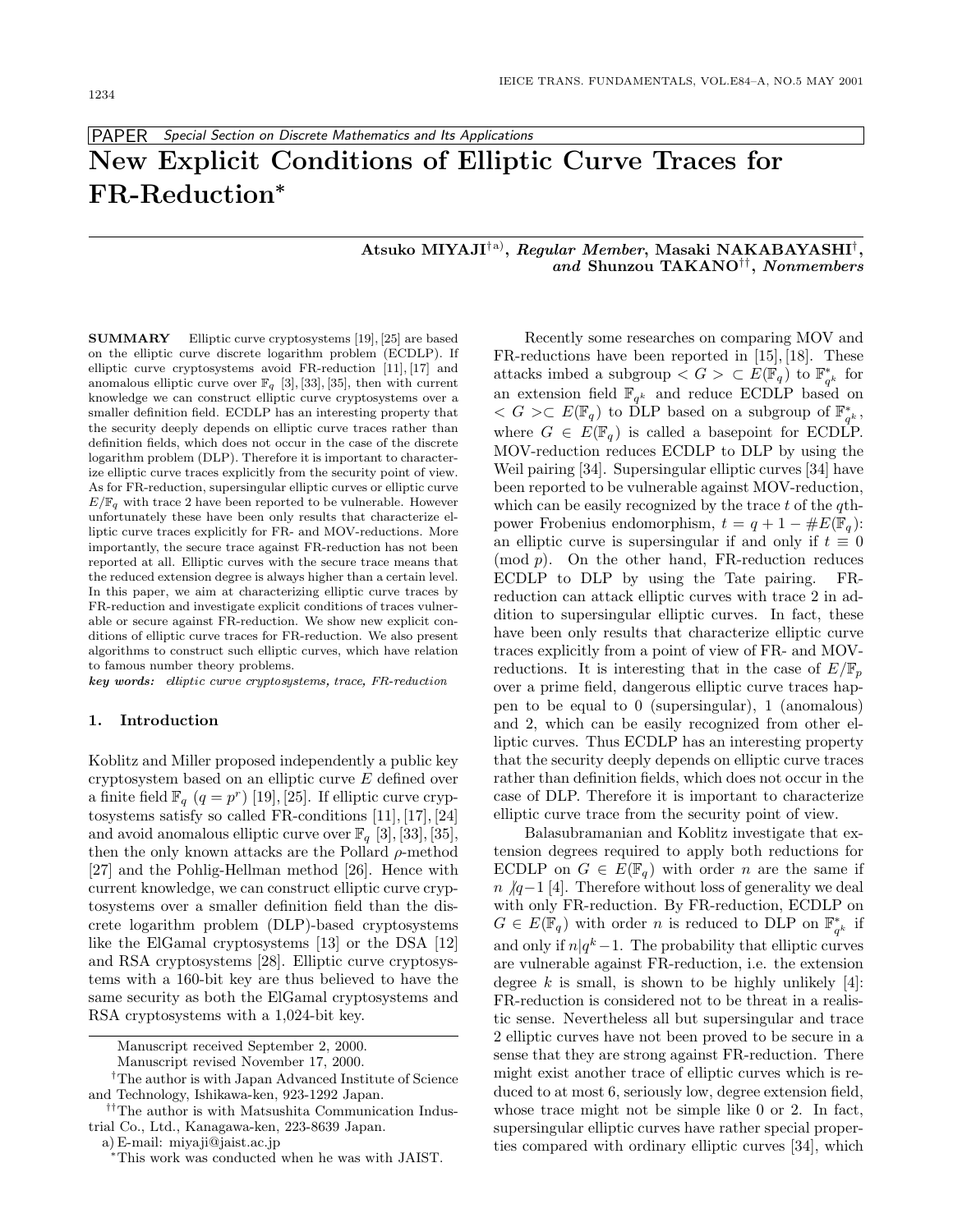is thought to cause such a weak factor. However also in the case of ordinary elliptic curves, non-special elliptic curves, there might exist elliptic curve traces with a weak factor.

More importantly, the secure trace against FRreduction has not been reported yet. Elliptic curves with the secure trace means that the reduced extension degree is always higher than a certain level. This means that the security of ECDLP over  $E/\mathbb{F}_q$  is guaranteed by the security of widely known DLP on  $\mathbb{F}_{q^k}^*$  with higher  $k$ than a certain level since FR-reduction gives an isomorphism between ECDLP over  $E/\mathbb{F}_q$  and DLP based on a subgroup of  $\mathbb{F}_{q^k}^*$  [20]. In another light, the secure trace against FR-reduction is useful for construction of elliptic curve cryptosystems. Let's consider the following requirements: it is desirable that a domain parameter such as an elliptic curve or a basepoint should be chosen independently by each entity or by each application in order to keep security high [1], and that such an initialization could be done more easily over lower CPU power or smaller memory like a smart card. In such requirements, it would be certainly desirable that an elliptic curve is constructable at least as easy as generating a prime number, which is a dominant step of RSA-key generation [28]. This is why explicit conditions of secure elliptic-curve traces is useful since we can construct easily an elliptic curve with a given specific trace. Apparently SEA algorithm [7], [10], [30], [32] is not suitable since it requires rather large memory.

In this paper, we aim at characterizing elliptic curve traces by FR-reduction and investigate explicit conditions of traces vulnerable or secure against FRreduction. Here we summarize our results on new explicit conditions of elliptic curve traces against FRreduction.

• Let  $E/\mathbb{F}_q$  be an elliptic curve with prime order and the trace t.

 $\circ$  **Theorem** 2: ECDLP on  $E/\mathbb{F}_q$  is reduced to DLP on  $\mathbb{F}_{q^3}^*$  by FR-reduction

 $\Leftrightarrow$  (i)  $(q, t)$  can be represented by  $q = 12l^2 - 1$  and  $t = -1 \pm 6l \ (l \in \mathbb{Z})$ , or

(ii)  $(q, t)$  can be represented by  $q = p^r$  (*r* is even) and  $t = \pm \sqrt{q}$  (i.e. supersingular elliptic curves).

 $\circ$  **Theorem 3**: ECDLP on  $E/\mathbb{F}_q$  is reduced to DLP on  $\mathbb{F}_{q^4}^*$  by FR-reduction

 $\Leftrightarrow$  (i)  $(q, t)$  can be represented by  $q = l^2 + l + 1$  and  $t = -l, l + 1$   $(l \in \mathbb{Z})$ , or

(ii)  $(q, t)$  can be represented by  $q = 2^r$  (*r* is odd) and  $t = \pm \sqrt{2q}$  (i.e. supersingular elliptic curves).

 $\circ$  **Theorem 4**: ECDLP on  $E/\mathbb{F}_q$  is reduced to DLP on  $\mathbb{F}_{q^6}^*$  by FR-reduction

 $\Leftrightarrow$  (i)  $(q, t)$  can be represented by  $q = 4l^2 + 1$  and  $t = 1 \pm 2l$   $(l \in \mathbb{Z})$ , or

(ii)  $(q, t)$  can be represented by  $q = 3^r$  and  $t = \pm \sqrt{3q}$ (r is odd) (i.e. supersingular elliptic curve).

Up to the present, it has not been reported whether there exist another elliptic curve trace, except supersingular and trace 2, reduced to at most 6-degree extension field or not. However, our explicit conditions mean that prime-order elliptic curves are reduced to at most 6-degree extension field if and only if they satisfy at least one of conditions of Theorems 2, 3 and 4.

• Let ECDLP on  $E(\mathbb{F}_q)$  with the trace t be reduced to DLP on  $\mathbb{F}_{q^k}^*$ .

 $\circ$  **Theorem 5**: If  $t \geq 3$ , then the extension degree k satisfies

$$
k \ge \frac{\log q}{\log (t-1)} - \varepsilon,
$$

where  $\varepsilon$  is a real number such that  $\frac{1}{10} > \varepsilon > 0$ .  $\circ$  **Corollary 4**: Let  $t = 3$ . Then the extension degree k satisfies

$$
k > \log q - \varepsilon.
$$

Theses are the first explicit elliptic-curve-trace conditions on which reduced extension degrees are always higher than a certain level. In the case of  $E/\mathbb{F}_p$ , dangerous elliptic curve traces happen to be equal to 0, 1 and 2. To the contrary, our result shows that  $E/\mathbb{F}_p$ with trace 3 is secure against FR-reduction.

Furthermore, we present an algorithm to construct elliptic curves with the above conditions and present some examples.

This paper is organized as follows. Section 2 summarizes MOV- and FR-reductions. Section 3 investigates new explicit conditions vulnerable or secure against FR-reduction by showing Theorems 2, 3, 4, and 5. Section 4 shows algorithms to construct elliptic curves with new explicit conditions. Section 5 presents some examples.

#### **2. MOV-Reduction and FR-Reduction**

In this section, we summarize MOV- and FR-reductions against ECDLP on  $G \in E(\mathbb{F}_q)$  with order n. Here the *n*-torsion subgroup is denoted by  $E[n] = \{P \in$  $E \mid nP = \mathcal{O}$ .

We compare MOV-reduction with FR-reduction. In MOV-reduction, ECDLP on G is reduced to DLP for the smallest integer k such that  $E[n] \subset E(\mathbb{F}_{q^k})$ . Thus supersingular elliptic curves can be efficiently reduced to  $\mathbb{F}_{q^k}^*$  for  $k \leq 6$ . On the other hand, in FR-reduction ECDLP on  $G$  is reduced to DLP for the smallest integer k such that  $n|q^k - 1$ . If  $E[n] \subset E(\mathbb{F}_{q^k})$ , then  $n|q^k - 1|$  [31]. Therefore such an elliptic curve vulnerable against MOV-reduction is also vulnerable against FR-reduction. In fact FR-reduction works also for elliptic curves with trace 2 efficiently in addition to supersingular elliptic curves.

Balasubramanian and Koblitz  $[4]$  show that if n is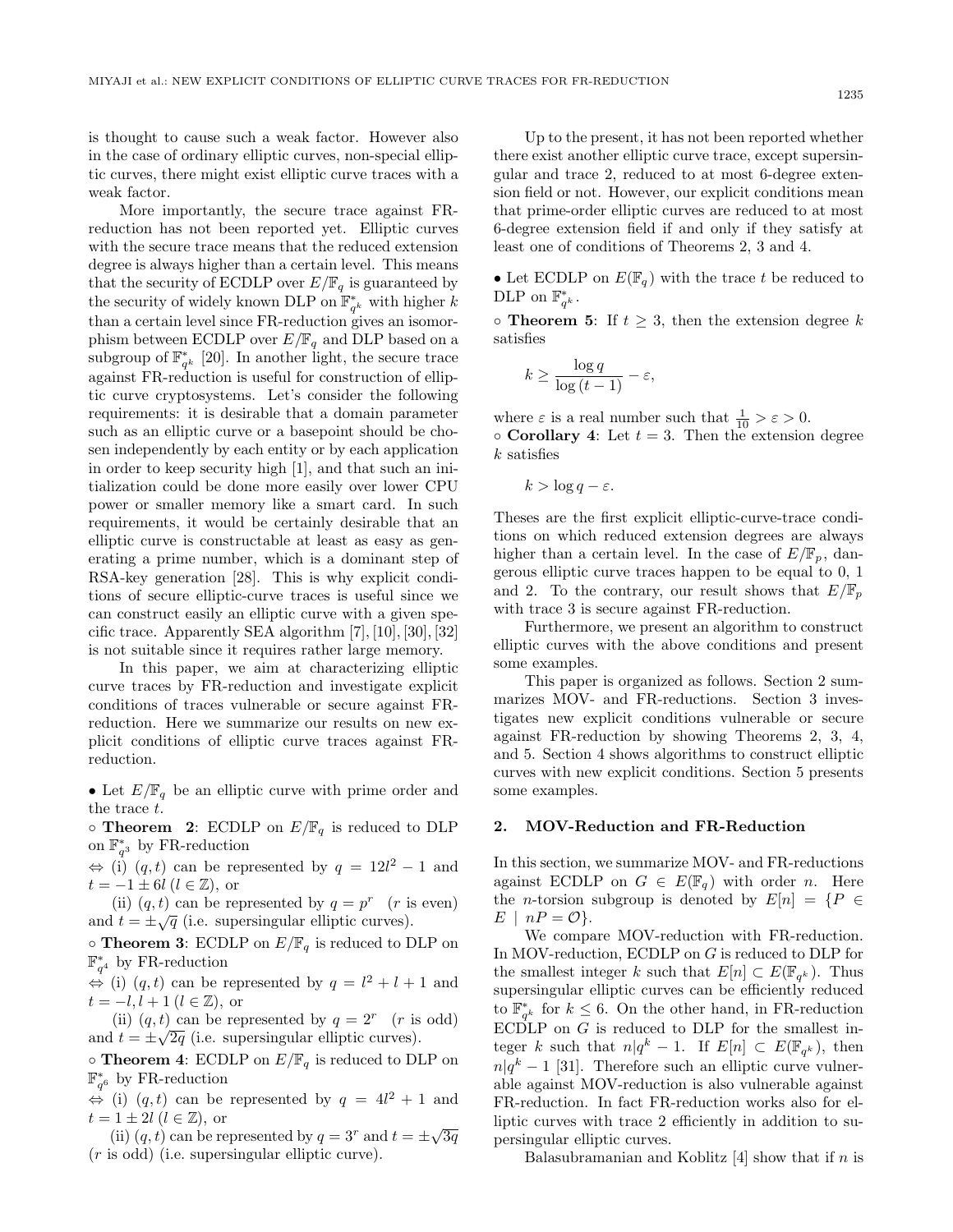**Table 1** Known explicit conditions for FR-reduction.

| $\mathbb{F}_q(q=p^r)$                  |                 | $trace(E)$ extension degree |
|----------------------------------------|-----------------|-----------------------------|
| $p \not\equiv 1 \pmod{4}$ if r is even |                 |                             |
| $p \not\equiv 1 \pmod{3}$ if r is even | $\pm \sqrt{q}$  |                             |
| $p=2$ and r is odd                     | $\pm \sqrt{2}q$ |                             |
| $p=3$ and r is odd                     | $\pm\sqrt{3}q$  |                             |
| $r$ is even                            | $\pm 2.7$       |                             |
| ∀a                                     |                 |                             |

**Table 2** New explicit conditions for FR-reduction.

| $= n^r$<br>⊮ a | $t = \text{trace}(E)$ | extension degree $k$ |
|----------------|-----------------------|----------------------|
|                | $-1 \pm 6l$           |                      |
| $l^2 + l + 1$  | $-l, l+1$             |                      |
|                | $1\pm 2l$             |                      |
|                | $t \geq 3$            |                      |

a prime and  $n \nmid q - 1$ , then

$$
E[n] \ \subset \ E(\mathbb{F}_{q^k}) \ \Leftrightarrow \ n \ | \ q^k - 1.
$$

As a result there is no difference between MOVreduction and FR-reduction except elliptic curves with trace 2. Without loss of generality, we deal with the only FR-reduction in this paper.

Table 1 summarizes known explicit conditions of elliptic curve traces for FR-reduction, where the extension degree k means that ECDLP on  $E(\mathbb{F}_q)$  is reduced to DLP on a subgroup of  $\mathbb{F}_{p^k}^*$ .

As for the probability such that ECDLP is reduced to the lower degree extension field by FR-reduction, Balasubramanian and Koblitz show the next theorem.

**Theorem 1** [4]: Let  $(p, E)$  be a randomly chosen pair of a prime p in the interval  $M/2 \leq p \leq M$  and an elliptic curve  $E/\mathbb{F}_p$  with prime order n. The probability *Pr* of  $n|p^k - 1$  for some  $k \leq (\log p)^2$  satisfies

$$
Pr < C \frac{(\log M)^9 (\log \log M)^2}{M}
$$

for  $C > 0$ .

Theorem 1 says that FR-reduction is highly unlikely to be efficient attack against ECDLP. However we note that Theorem 1 does not describe whether there might exist another explicit criterion of an elliptic curve trace vulnerable or secure against FR-reduction or not. From Table 1, we see that such an explicit condition that gives the extension degree higher than a certain level has not been reported.

## **3. New Explicit Conditions for Elliptic Curve Traces**

In this section, we investigate new explicit conditions of elliptic curve traces for FR-reduction. Table 2 shows our results, which will be discussed in the following sections.

## 3.1 New Explicit Conditions Vulnerable against FR-Reduction

In this section, we investigate new conditions of which ECDLP on  $E/\mathbb{F}_q$  is reduced to DLP on seriously low extension field like  $\mathbb{F}_{q^3}$ ,  $\mathbb{F}_{q^4}$ , and  $\mathbb{F}_{q^6}$ , which just occurs in the case of supersingular elliptic curves. Supersingular elliptic curves have rather special properties compared with ordinary elliptic curves [34], which would no doubt cause such vulnerable factor. Here we show that there exist also vulnerable conditions of traces in the case of ordinary elliptic curves.

Let  $E/\mathbb{F}_q$  be an elliptic curve with order  $n =$  $\#E(\mathbb{F}_q) = q + 1 - t$ , where t is the trace of E. Then we show the conditions of which ECDLP on  $E/\mathbb{F}_q$  is reduced to DLP on  $\mathbb{F}_{q^3}^*$  by FR-reduction.

**Theorem 2:** Let  $E/\mathbb{F}_q$  be an elliptic curve with prime order n (q > 64). ECDLP on  $E/\mathbb{F}_q$  is reduced to DLP on  $\mathbb{F}_{q^3}^*$  by FR-reduction if and only if one of the following conditions holds,

(i)  $(q, t)$  can be represented by  $q = 12l^2 - 1$  and  $t = -1 \pm 6l \ \ (l \in \mathbb{Z}).$ 

(ii)  $(q, t)$  can be represented by  $q = p^r$  (r is even) and  $t = \pm \sqrt{q}$  (i.e. supersingular elliptic curves).

**Proof:** We assume that ECDLP on  $E/\mathbb{F}_q$  with prime order *n* is reduced to DLP on  $\mathbb{F}_{q^3}^*$  by FR-reduction. From the condition of FR-reduction,  $n$  satisfies that  $n|q^3-1$  and  $n \nmid q-1$  since n is a prime. Therefore there is an integer  $\lambda$  such that  $q^2 + q + 1 = \lambda n$ . By setting  $n = q + 1 - t$  and  $q^2 + q + 1 = (q + 1)^2 - t^2 + t^2 - q$ , we get the following equation,

$$
(q+1-t)(q+1+t-\lambda) = q - t^2.
$$
 (1)

By Hasse's Theorem, the trace t satisfies  $|t| \leq 2\sqrt{q}$ . Hence, (1) satisfies

$$
-3 \le \left(1 + \frac{1}{q} - \frac{t}{q}\right)(q + 1 + t - \lambda) \le 1.
$$
 (2)

For the assumption of  $q, t \in \mathbb{Z}$  and  $q > 64$ , we conclude that  $(q, t)$  satisfies one of the following equations,

$$
q + 1 + t - \lambda = -3, -2, -1, 0, 1 \tag{3}
$$

By substituting (3) to (1), we get that  $(q, t)$  satisfies the following equations,

$$
t^2 + 3t - 4q - 3 = 0,\t\t(4)
$$

$$
t^2 + 2t - 3q - 2 = 0,\t\t(5)
$$

$$
t^2 + t - 2q - 1 = 0,\t\t(6)
$$

$$
t^2 - q = 0,\t\t(7)
$$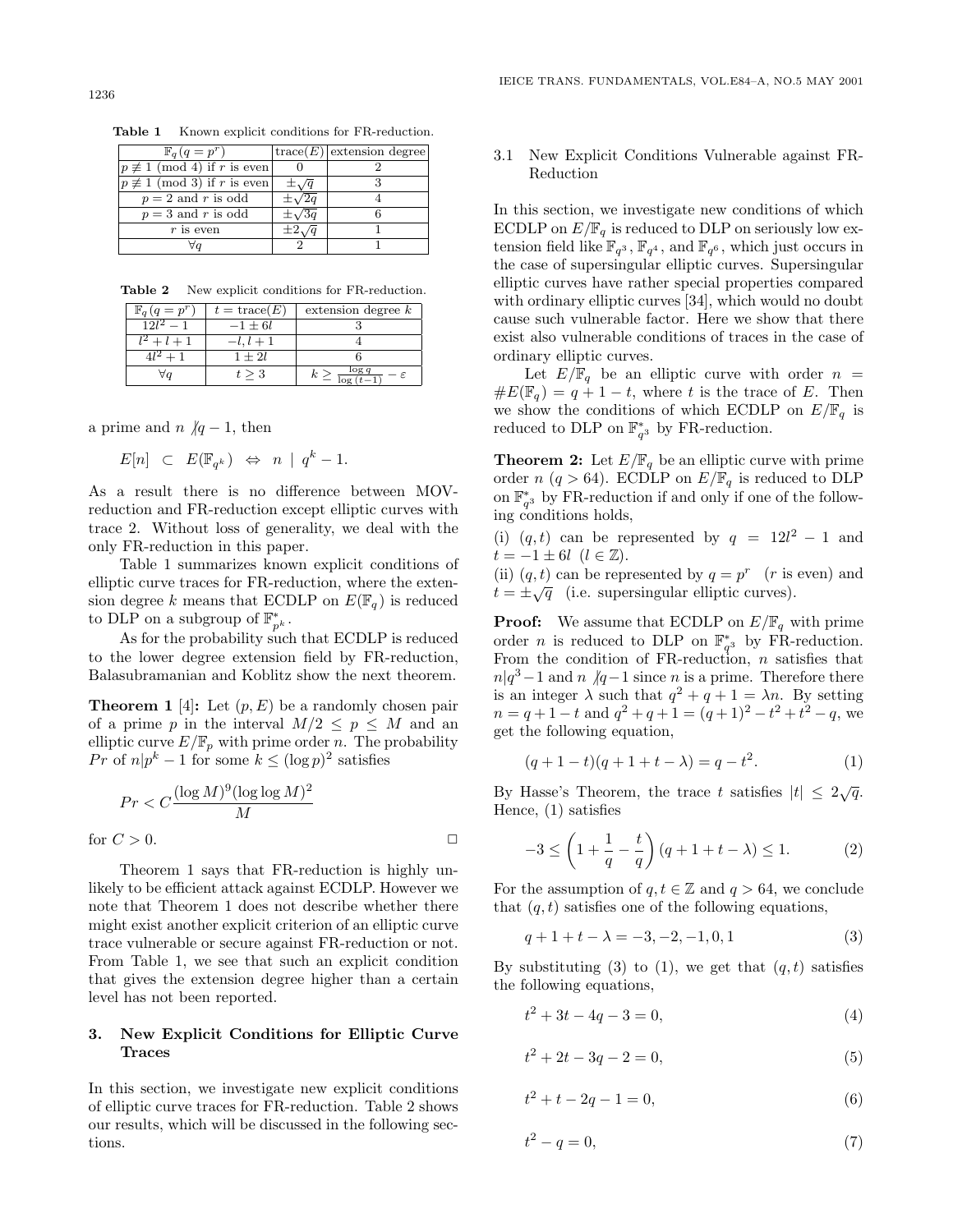By simple discussion on the existence of integer solutions for congruence equations, we get that  $(t, q) \in \mathbb{Z} \times \mathbb{Z}$ exists if and only if  $(t, q)$  satisfies  $(5)$  or  $(7)$ .

In the case of (5),  $(t, q)$  is expressed by  $t = -1 \pm 6l$ and  $q = 12l^2 - 1$  for  $l \in \mathbb{Z}$  since  $q = p^r$  for a prime p, and  $t \in \mathbb{Z}$  satisfies

$$
t = -1 \pm \sqrt{3(q+1)}.
$$

In the case of (7),  $(t, q)$  is expressed by  $t = \pm \sqrt{q}$  $\pm\sqrt{p^{r}}$  for even integers r. This is just a supersingular elliptic curve.

Conversely, if a prime-order elliptic curve  $E/\mathbb{F}_q$ satisfies (i) or (ii) in Theorem 2, then  $\#E(\mathbb{F}_q) = n$ satisfies  $n|q^3 - 1$ . Therefore ECDLP on  $E/\mathbb{F}_q$  is reduced to DLP on  $\mathbb{F}_{a^3}^*$ .  $q^3$  .

Note that possible order of elliptic curves is given by Deuring [9] and Waterhouse [17]. In the case of  $E/\mathbb{F}_p$ , there exactly exists an elliptic curve of type (i) in Theorem 2. In the case of  $\mathbb{F}_{2^r}$ , there does not exist any elliptic curve of type (i) in Theorem 2, but in the case of  $\mathbb{F}_{p^r}(p \geq 3)$  there exists.

We get the next corollary easily from Theorem 2.

**Corollary 1:** Let  $E/\mathbb{F}_q$  be an elliptic curve with trace t. If  $(q, t)$  can be represented by  $q = 12l^2 - 1$  and  $t = -1 \pm 6l(l \in \mathbb{Z})$ , then ECDLP on  $E(\mathbb{F}_q)$  is reduced to DLP on  $\mathbb{F}_{q^3}^*$  by FR-reduction.

**Proof:** Here we set  $\#E(\mathbb{F}_q) = n$  and let order of  $G \in$  $E(\mathbb{F}_q)$  be m. Then m divides n. From the assumption,  $n = 12l^2 \pm 6l + 1$ . This yields  $12l^2 \equiv \pm 6l - 1 \pmod{n}$ . Then by using the relation of both  $12l^2 \equiv \pm 6l - 1$ (mod *n*) and  $q = 12l^2 - 1$ , we get

$$
q3 - 1 = (12l2 - 2)((12l2 - 1)2 + 12l2)
$$
  
\n
$$
\equiv (12l2 - 2)((\pm 6l - 2)2 + (\pm 6l - 1)) \pmod{n}
$$
  
\n
$$
\equiv (12l2 - 2)(36l2 \mp 18l + 3) \pmod{n}
$$
  
\n
$$
\equiv 0 \pmod{n}
$$
  
\n
$$
\equiv 0 \pmod{m}.
$$

Therefore ECDLP on  $\forall < G > \subset E(\mathbb{F}_q)$  is reduced to DLP on  $\mathbb{F}_{q^3}^*$  by FR-reduction.  $\Box$ 

Next we show the conditions of which ECDLP on  $E/\mathbb{F}_q$  is reduced to DLP on  $\mathbb{F}_{q^4}^*$  by FR-reduction.

**Theorem 3:** Let  $E/\mathbb{F}_q$  be an elliptic curve with prime order n (q > 36). ECDLP on  $E/\mathbb{F}_q$  is reduced to DLP on  $\mathbb{F}_{q^4}^*$  by FR-reduction if and only if one of the following conditions holds,

(i)  $(q, t)$  can be represented by  $q = l^2 + l + 1$  and  $t = -l$ ,  $l + 1$  for  $l \in \mathbb{Z}$ .

(ii)  $(q, t)$  can be represented by  $q = 2^r$  (*r* is odd) and  $t = \pm \sqrt{2q}$  (i.e. supersingular elliptic curves).

**Proof:** We assume that ECDLP on  $E/\mathbb{F}_q$  with prime order *n* is reduced to DLP on  $\mathbb{F}_{q^4}^*$  by FR-reduction.

From the condition of FR-reduction,  $n$  satisfies that  $n|q^4 - 1$  and  $n \sqrt{q^2 - 1}$  since n is a prime. Therefore there is an integer  $\lambda$  such that  $q^2 + 1 = \lambda n$ . In the same way as Theorem 2, we get the following equation,

$$
(q+1-t)(q+1+t-\lambda) = 2q - t^2.
$$
 (9)

From Hasse's Theorem, (9) satisfies that

$$
-2 \le \left(1 + \frac{1}{q} - \frac{t}{q}\right)(q + 1 + t - \lambda) \le 2.
$$
 (10)

In the same discussion as Theorem 2, we get that  $(t, q) \in \mathbb{Z} \times \mathbb{Z}$  exists if and only if  $(t, q)$  satisfies

$$
t^2 - 2q = 0,\t(11)
$$

$$
x^2 - t - q + 1 = 0.\t(12)
$$

In the case of (11), t satisfies  $t = \pm \sqrt{2q} = \pm \sqrt{2p^r}$  for  $p = 2$  and an odd positive integer r. This is just a supersingular elliptic curve. In the case of  $(12)$ ,  $(t, q)$  is expressed by  $t = -l, l + 1$  and  $q = l^2 + l + 1$  for  $l \in \mathbb{Z}$ since  $t \in \mathbb{Z}$  satisfies

$$
t = \frac{1 \pm \sqrt{4q - 3}}{2}.
$$

t

Apparently if a prime-order elliptic curve  $E/\mathbb{F}_q$  satisfies (i) or (ii) in Theorem 3, then ECDLP on  $E/\mathbb{F}_q$  is reduced to DLP on  $\mathbb{F}_{q^4}^*$ .  $q^4$  .

The next corollary follows from Theorem 3.

**Corollary 2:** Let  $E/\mathbb{F}_q$  be an elliptic curve with trace t. If  $(q, t)$  can be represented by  $q = l^2+l+1$  and  $t = -l$ ,  $l + 1$  for  $l \in \mathbb{Z}$ , then ECDLP on  $E(\mathbb{F}_q)$  is reduced to DLP on  $\mathbb{F}_{q^4}^*$  by FR-reduction.

In the same way as Theorems 2 and 3, the explicit conditions of which ECDLP on  $E/\mathbb{F}_q$  is reduced to DLP on  $\mathbb{F}_{q^6}^*$  by FR-reduction are shown as follows.

**Theorem 4:** Let  $E/\mathbb{F}_q$  be an elliptic curve with prime order *n*. ECDLP on  $E/\mathbb{F}_q$  is reduced to DLP on  $\mathbb{F}_{q^6}^*$  by FR-reduction if and only if one of the following conditions holds,

(i)  $(q, t)$  can be represented by  $q = 4l^2 + 1$  and  $t = 1 \pm 2l$ for  $l \in \mathbb{Z}$ .

(ii)  $(q, t)$  can be represented by  $q = 3^r$  and  $t = \pm \sqrt{3q}$ for an odd integer  $r$  (i.e. supersingular elliptic curve).

**Corollary 3:** Let  $E/\mathbb{F}_q$  be an elliptic curve with trace t. If  $(q, t)$  can be represented by  $q = 4l^2 + 1$  and  $t =$  $1 \pm 2l$  for  $l \in \mathbb{Z}$ , then ECDLP on  $E/\mathbb{F}_q$  is reduced to DLP on  $\mathbb{F}_{q^6}^*$  by FR-reduction.

**Remark 1:** Theorems 2, 3, and 4 use the fact that the k-th cyclotomic polynomial is decomposed into at most 2-degree irreducible polynomials over  $\mathbb Z$  in the case of  $k = 3, 4, \text{ and } 6, \text{ respectively.}$  For other cases of k, the same discussion might be used if the  $k$ -th cyclotomic polynomial is decomposed into irreducible polynomials with rather small degrees over <sup>Z</sup>.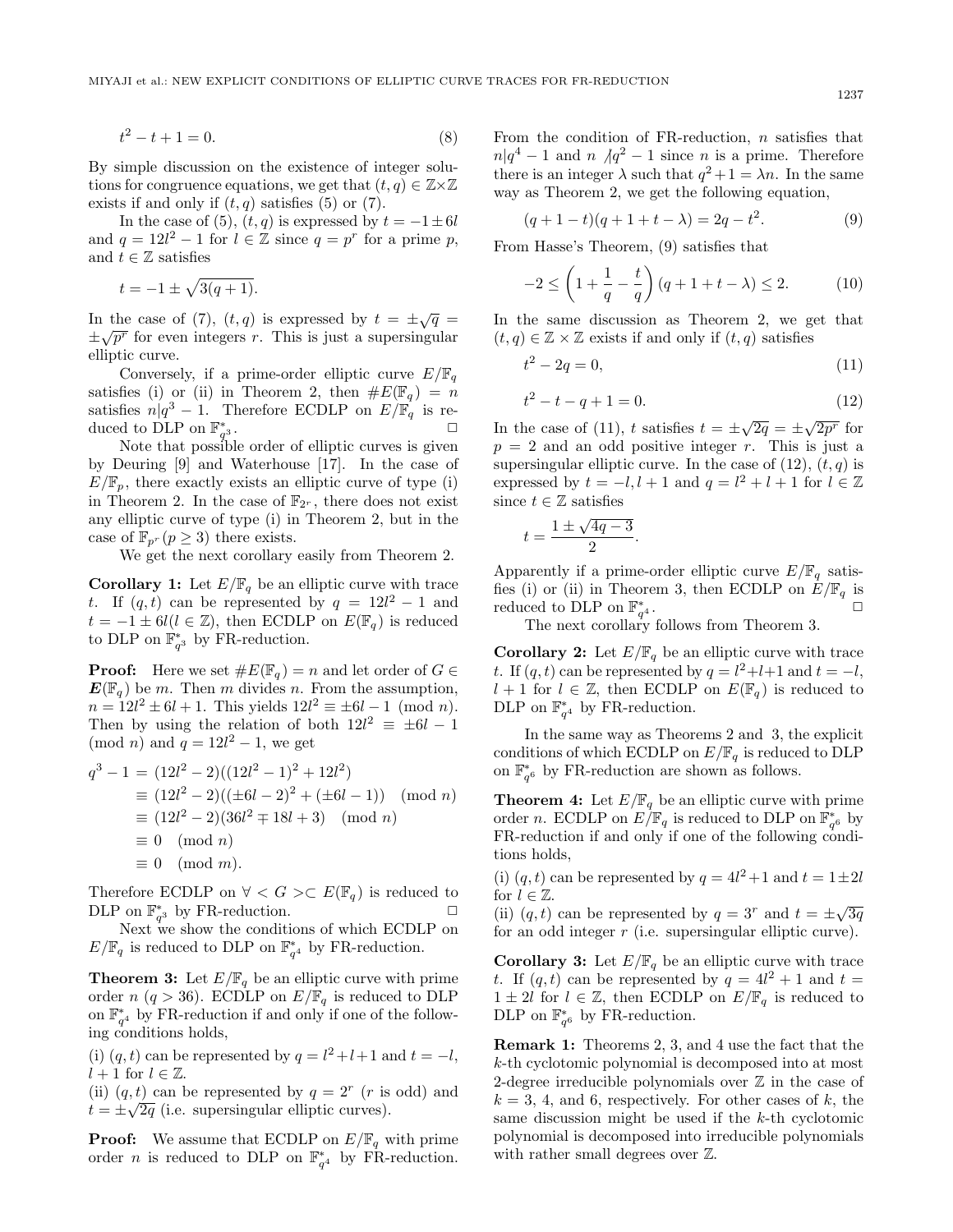## 3.2 New Explicit Conditions Secure against FR-Reduction

In this section, from a secure point of view we investigate a new explicit condition of elliptic curve traces on which the reduced extension degree is always higher than a certain level. As for the known results on  $E/\mathbb{F}_p$ , dangerous elliptic curves happen to be small traces like 0, 1 and 2. However, on the contrary, our results of Theorems 2, 3 and 4 suggest that the elliptic curve trace whose order is near upper bound in Hasse's Theorem [34] should be vulnerable. As a result, we show that the extension degree is higher than a certain level when the positive trace except for  $t = 0, 1$  and 2 is small enough.

**Theorem 5:** Let  $E/\mathbb{F}_q$  be an elliptic curve with prime order  $n \ (q > 861)$ , ECDLP on  $E(\mathbb{F}_q)$  be reduced to DLP on  $\mathbb{F}_{q^k}^*$ , and t be the elliptic curve trace. If  $t \geq 3$ , then the extension degree  $k$  satisfies

$$
k \ge \frac{\log q}{\log (t-1)} - \varepsilon,
$$

where  $\varepsilon$  is a real number such that  $\frac{1}{10} > \varepsilon > 0$ .

**Proof:** ECDLP on  $E(\mathbb{F}_q)$  is reduced to DLP on  $\mathbb{F}_{q^k}$ if and only if

$$
q^k \equiv 1 \pmod{n}.\tag{13}
$$

By substituting  $n = q + 1 - t$  to (13), we get that k is the smallest integer satisfying

$$
(t-1)^k \equiv 1 \pmod{n}.\tag{14}
$$

From the assumption and Hasse's theorem,  $t$  satisfies From the assumption and riasset  $3 \le t \le 2\sqrt{q} \ll q \approx n$ . Therefore

$$
1 < (t-1)^k < n < n+1
$$

if  $1 \n≤ k < \frac{\log n}{\log(t-1)}$ . Then it follows that the smallest integer k such that  $(t-1)^k \equiv 1 \pmod{n}$  is greater than or equal to  $\frac{\log n}{\log(t-1)}$ . Furthermore by substituting  $n = q + 1 - t$ , we get that

$$
k \ge \frac{\log q}{\log (t-1)} - \varepsilon,
$$

where  $\varepsilon = -\log_{t-1} (1 - \frac{t-1}{q})$ . By using the relation of  $3 \le t \le 2\sqrt{q}$ , we get easily that

$$
0 < \varepsilon < -\log_{t-1}\left(1 - \frac{2}{\sqrt{q}} + \frac{1}{q}\right) < \frac{1}{10},
$$

if  $q > 861$ . Apparently the larger q is, the smaller  $\varepsilon$  is. Thus the lower bound of extension degree is given by

$$
k \ge \frac{\log q}{\log (t-1)} - \varepsilon.
$$

The above theorem gives a lower bound of extension degree k in the case of small  $t \geq 3$ , which ensures the security of ECDLP over  $E/\mathbb{F}_q$  by that of widely known DLP on  $\mathbb{F}_{q^k}^*$ .

The next corollary easily follows from Theorem 5.

**Corollary 4:** Let  $E/\mathbb{F}_q$  be an prime order elliptic curve with  $t = 3$  (q > 861) and ECDLP on  $E(\mathbb{F}_q)$ be reduced to DLP on  $\mathbb{F}_{q^k}^*$ . Then the extension degree  $k$  satisfies

 $k > \log q - \varepsilon$ ,

where  $\varepsilon$  is a real number such that  $\frac{1}{10} > \varepsilon > 0$ .

**Remark 2:** The extension degree  $k < \log q$  means that FR-reduction gives a subexponential attack against ECDLP under the index calculus method [8], which runs over any field  $\mathbb{F}_q$  in time  $L_q[1/2, c] =$  $\exp((c + O(1))(\log q)^{1/2}(\log \log q)^{1/2})$ . On the other hand, the extension degree  $k < (\log q)^2$  means that FR-reduction gives a subexponential attack against ECDLP under the number field sieve [14] which runs over some fields  $\mathbb{F}_q$  in time  $L_q[1/3, c] = \exp((c +$  $O(1)$ (log q)<sup>1/3</sup>(log log q)<sup>2/3</sup>). Therefore in order to construct enough secure elliptic curve cryptosystems it would be desirable that  $k \geq (\log q)^2$ . However the condition of  $k \geq \log q$  in Corollary 4 is not highly optimistic if we estimate under a rather realistic assumption of the discrete logarithm algorithm for definition fields of elliptic curves [8], [29].

In the case of prime-order elliptic curves  $E/\mathbb{F}_p$  with  $t = 3$ , we will easily see that the following strict condition also holds: the extension degree is just exponential.

**Corollary 5:** Let  $E/\mathbb{F}_p$  be a prime-order elliptic curve with  $t = 3$  (i.e.  $\#E(\mathbb{F}_p) = p - 2$  is prime). If 2 is a primitive root in  $\mathbb{F}_{p-2}$ , then the extension degree k such that ECDLP on  $E(\mathbb{F}_p)$  is reduced to DLP on  $\mathbb{F}_{p^k}^*$ satisfies  $k = p - 3$ .

## **4. Algorithm**

In this section, we describe algorithms to construct elliptic curves vulnerable or secure against FR-reduction in Sect. 3 and confirm that such elliptic curves exist in a realistic sense (i.e. constructable). From the point of view of theoretical interest, each construction is deeply related to each famous number theory problem: the former is a problem of finding integer solutions of Pell's equation [16], and the latter is a problem of finding twin prime numbers.

4.1 Construction of Elliptic Curves Reducible to Lower Extension Degree

Here we present an algorithm to construct elliptic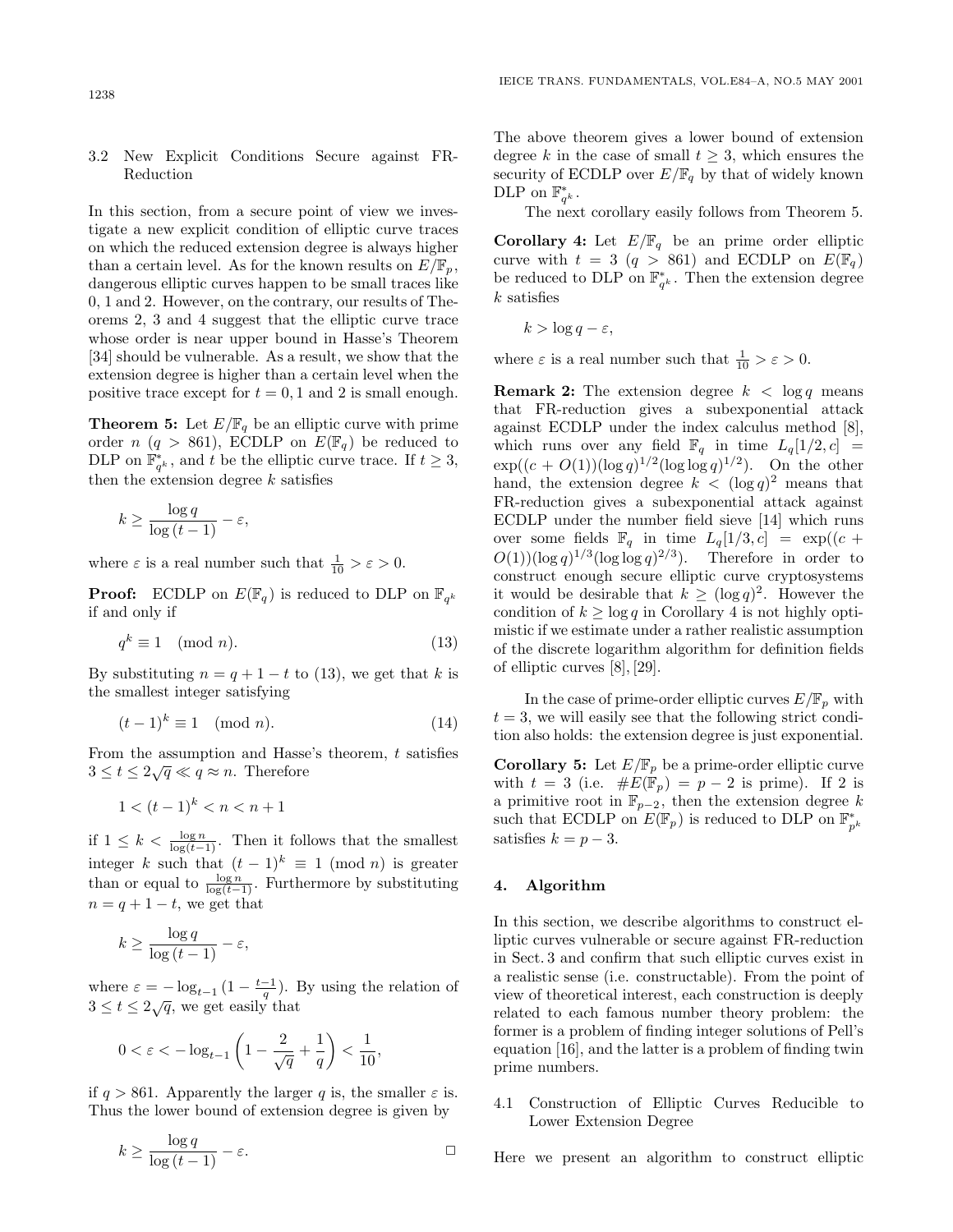curves over  $\mathbb{F}_n$  in Corollary 1 since Theorem 2 is a special case of Corollary 1. By using the CM-method  $[2]^{\dagger}$ , the dominant step of construction of elliptic curves with both  $p = 12l^2 - 1$  and  $t = -1 \pm 6l(l \in \mathbb{Z})$  is finding integer solutions  $(l, y)$  of  $12l^2 \pm 12l - 5 = dy^2$  for a given positive integer  $d \equiv 3 \pmod{4}$ , which is easily transformed into finding integer solutions of an indeterminate equation

$$
x^2 - 3dy^2 = 24.\t(15)
$$

From the elementary number theory [36], all integer solutions  $(x, y)$  of  $(15)$  is given by

$$
x + y\sqrt{3d} = (x_1 + y_1\sqrt{3d})(t_0 + u_0\sqrt{3d})^n,
$$

where  $(t_0, u_0)$  is the minimum positive integer solution on  $\epsilon = t_0 + u_0 \sqrt{3d} > 0$  of Pell's equation,

$$
T^2 - 3dU^2 = 1,\t(16)
$$

and  $(x_1, y_1)$  is an integer solution of  $(15)$  in the following domain Dom,

$$
Dom = \{(x, y) | \sqrt{24} \le x < t_0 \sqrt{24}, \, 0 \le x < u_0 \sqrt{24} \}.
$$

Here we call two integer solutions  $(x, y)$  and  $(x', y')$  of (15) are associated if

$$
x + y\sqrt{3d} = \pm (x' + y'\sqrt{3d})(t_0 + u_0\sqrt{3d})^n
$$

for  $\exists n \in \{0, \pm 1, \pm 2, \cdots\}.$ 

After finding an integer solution  $(x, y)$  of (15) in the above procedure, the construction of elliptic curves  $E/\mathbb{F}_p$  with the trace t easily follows the CM-method. In order to find integer solutions efficiently, we need some techniques specific to (15). Here we show only specific techniques, all of which are proved by simple discussion on the existence of integer solutions for congruence equations.

**Lemma 1:** If there exists an integer solution  $(l, y)$  of  $12l^2 \pm 12l - 5 = dy^2$ , then  $d \equiv 19 \pmod{24}$ .

**Proof:** From  $dy^2 = 12l^2 \pm 12l - 5 = 12l(l \pm 1) - 5 \equiv 19$ (mod 24), we get  $dy^2 \equiv 19 \pmod{24}$ . By using the fact of  $y^2 \equiv 0, 1, 4, 9, 12, 16 \pmod{24}$ , we get that  $d \equiv 19$ (mod 24) if there exists an integer solution of  $dy^2 \equiv 19$  $(\text{mod } 24).$ 

**Lemma 2:** Let  $d \in \mathbb{Z}$  be  $d \equiv 19 \pmod{24}$ . If there exists an integer solution  $(x_0, y_0)$  of (15), then  $gcd(x_0, y_0) = 1.$ 

**Proof:** Let  $(x, y)$  be an integer solution of  $(15)$  and  $gcd(x, y) = g > 1$ . Then  $g = 2$  since  $g^2/24$ . So we can set  $x = 2x'$  and  $y = 2y'$   $(x', y' \in \mathbb{Z})$  with  $gcd(x', y') =$ 1. From the assumption of  $d \equiv 19 \pmod{24}$ ,  $(x', y')$ satisfies  $x'^2 + 3y'^2 \equiv 6 \pmod{12}$ . This is contradictory because there does not exist any integer solution  $(x, y)$ of  $x^2 + 3y^2 \equiv 6 \pmod{12}$ . □

**Corollary 6:** Let  $d \in \mathbb{Z}$  be  $d \equiv 19 \pmod{24}$ . If there exists an integer solution  $(x_0, y_0)$  of (15), then both  $x_0$ and  $y_0$  are odd.

**Proof:** This follows from Lemma 2. 
$$
\Box
$$

**Lemma 3:** Let  $d \in \mathbb{Z}$  be  $d \equiv 19 \pmod{24}$  and  $(x_0, y_0)$ be a set of integer solutions of (15). Then both  $(x_0, y_0)$ and  $(x_0, -y_0)$  are not associated.

**Proof:** Two solutions  $(x, y)$  and  $(x', y')$  of (15) are associated if and only if  $xy' - x'y \equiv 0 \pmod{24}$  (see Sect. 34 in [36]). Therefore if both  $(x_0, y_0)$  and  $(x_0, -y_0)$ are associated, then  $2x_0y_0 \equiv 0 \pmod{24}$ . This is contradictory to Corollary 6.  $\Box$ 

**Lemma 4:** Let  $d \in \mathbb{Z}$  be  $d \equiv 19 \pmod{24}$ . Then there are at most two integer solutions in Dom for (15).

**Proof:** From Lemma 2, there exist an integer solution s satisfying the following conditions:

$$
12d = s^2 - 96m
$$
,  $gcd(24, s, m) = 1$ ,  
 $s^2 \equiv 12d \pmod{96}$ , and  $-24 \le s < 24$ ,

if there exist an integer solution  $(x, y)$  in Dom for (15) (see Sect.  $35$  in  $[36]$ ). From the simple discussion on the existence of integer solutions for congruence equations, there are at most two integer solutions s satisfying the above conditions. Therefore there are at most two integer solutions in  $Dom$  for (15).  $\Box$ 

The next proposition follows from Lemmas 3 and 4.

**Proposition 1:** Let  $d \in \mathbb{Z}$  be  $d \equiv 19 \pmod{24}$ . Then there exist just two sets of integer solutions in Dom for (15) if there exist.

Here we give the algorithm as follows:

**Algorithm 1:** Given the upper bound  $UP > 0$  on a prime p, this algorithm outputs  $(p, d, l)$ , or fail if such a  $(p, d, l)$  does not exist.

- 1. Choose a positive integer  $d$  such that  $d \equiv 19 \pmod{24}$ .
- 2. Find the minimum positive integer solution  $(t_0, u_0)$  of  $(16)$ .

<sup>†</sup>The procedure of the CM-method includes a step of computing the Hilbert class polynomials [23],  $P_d(x)$ . The computation of the Hilbert class polynomials are not so easy if the degree of the Hilbert class polynomial,  $deg(P_d(x))$ , namely the class number is large. Therefore we usually fix d and so  $P_d(x)$  beforehand in order to avoid the computation of  $P_d(x)$  as we will see in Algorithm 2. In another way, we may make use of the recent researches [5], [6] on the construction of the CM elliptic curves by both the CM tests and liftings instead of the CM-method.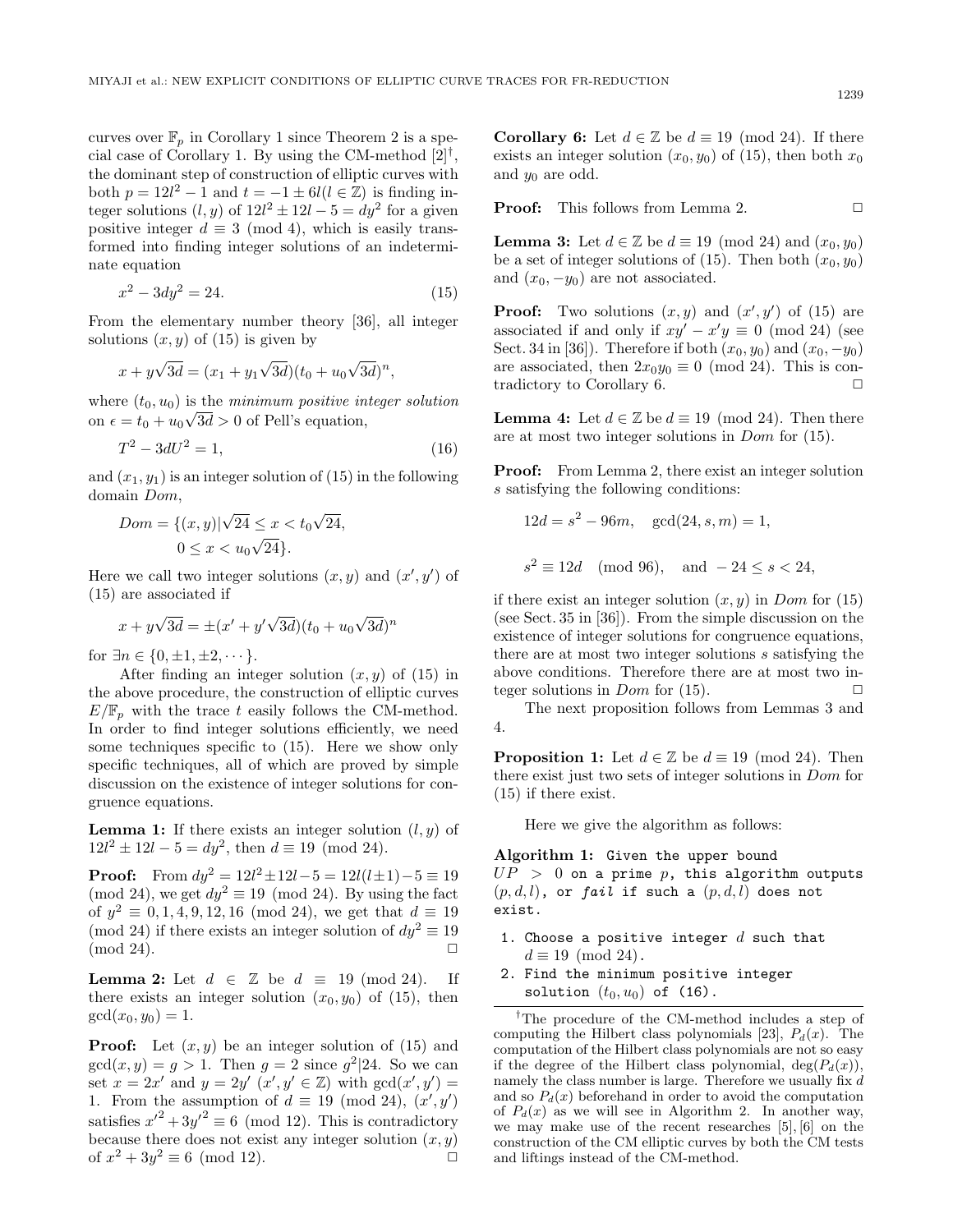- 3. Find an integer solution  $(x, y) \in Dom$  of (15), if exists. Otherwise, output fail and terminate the algorithm.
- 4. For  $n \geq 1$ , set  $x_n$ ,  $y_n$  in such a way that  $x_n + y_n \sqrt{3d} := (x + y\sqrt{3d})(t_0 + u_0\sqrt{3d})^n.$
- 5. Set  $l_{1,n} := (x_n-3)/6$ ,  $l_{2,n} := (x_n+3)/6$ ,  $p_{1,n} :=$  $12l_{1,n}^2-1$ , and  $p_{2,n}=12l_{2,n}^2-1$ .
- 6. If  $p_{1,n} > UP$  and  $p_{2,n} > UP$ , then output fail and terminate the algorithm.
- 7. If  $p_{1,n}$  or  $p_{2,n}$  is prime, then output  $(p_{1,n}, d, l_{1,n})$  or  $(p_{1,n}, d, l_{2,n})$  respectively, and terminate the algorithm. Otherwise goto 4.
- 4.2 Construction of Elliptic Curves Reducible to Higher Extension Degree

Here we present an algorithm to construct elliptic curves  $E/\mathbb{F}_p$  with  $t = 3$  in Corollary 4, in which the CM-method is also used in the same way as Sect. 4.1. By using the CM-method, the dominant steps of construction of prime-order elliptic curves  $E/\mathbb{F}_p$  with  $t=3$ , namely  $\#E(\mathbb{F}_p) = p-2$ , are finding a prime number  $p = dl^2 + dl + \frac{d+9}{4}$  with  $l \in \mathbb{Z}$  for an given positive integer  $d \equiv 3 \pmod{4}$ , and checking  $p-2$  is also prime.

In this case we can easily show the following condition of d.

**Lemma 5:** Let  $p \in \mathbb{Z}$  be  $p = dl^2 + dl + \frac{d+9}{4}$  with a positive integer  $d \equiv 3 \pmod{4}$ . If both p and  $p-2$  are prime, then  $d \equiv 19 \pmod{24}$ .

**Proof:** For the assumption of  $d \equiv 3 \pmod{4}$ , we set  $d = 3 + 4m$  ( $m \in \mathbb{Z}$ ). Then

$$
p = dl2 + dl + \frac{d+9}{4}
$$
  
= dl(l+1) + (m+3) (17)

$$
\equiv m+1 \pmod{2}.\tag{18}
$$

Since p is prime,  $m \equiv 0 \pmod{2}$  from (18). So we can set  $d = 3 + 8m'$  ( $\exists m' \in \mathbb{Z}$ ). On the other hand, we get  $p \equiv 1 \pmod{6}$  since both p and  $p-2$  are prime and also get easily  $l(l + 1) \equiv 0$ , 2 (mod 6) for  $\forall l \in \mathbb{Z}$ . If  $l(l + 1) \equiv 0 \pmod{6}$ , then  $m' \equiv 2 \pmod{3}$  from (17). This yields  $d \equiv 19 \pmod{24}$ . If  $l(l + 1) \equiv 2 \pmod{6}$ , then this yields contradictory. In this way we get  $d \equiv 19$  $(\text{mod } 24)$ .

Here we give the algorithm as follows:

**Algorithm 2:** Given the upper bound  $UP > 0$  on a prime  $p$ , this algorithm outputs a

prime-order elliptic curve  $E/\mathbb{F}_p$  with  $t = 3$ , or fail if such an  $E/\mathbb{F}_p$  does not exist.

1. Choose a positive integer  $d$  such that  $d \equiv 19 \pmod{24}$ .

- 2. Set  $p = dl^2 + dl + \frac{d+9}{4}$ ,  $\mathbb{Z} \ni l > 0$ .
- 3. If  $p > UP$ , then output fail and terminate the algorithm. Otherwise goto step 4.
- 4. If both  $p$  and  $p 2$  are prime, then goto step 5. Otherwise goto step 2 and try the next  $l$ .
- 5. Compute the Hilbert class polynomial  $P_d(x)$ .
- 6. Solve a root  $j_0$  of  $P_d(x) \equiv 0 \pmod{p}$ .
- 7. Construct two elliptic curves  $E_{j_0}$  and  $E^\prime_{j_0}$ ,  $E_{j_0}: y^2 = x^3 + a_{j_0}x + b_{j_0}$ ,

 $E'_{j_0}$ :  $y^2 = x^3 + a_{j_0}c^2x + b_{j_0}c^3$ , where  $a_{j_0} = \frac{3j_0}{1728 - j_0} \pmod{p}$ ,  $b_{j_0} = \frac{2j_0}{1728-j_0} \pmod{p}$ , and<br>c is any quadratic non-residue in  $\mathbb{F}_p$ .

8. Output  $E$   $\in$   $\{E_{j_0},E'_{j_0}\}$  with  $\#E(\mathbb{F}_p)$   $=$   $p-2$ and terminate the algorithm.

Note that the step 8 can be performed easily: output E such that  $(p-2)G = \mathcal{O}$  for  $\mathbf{E}(\mathbb{F}_p) \ni \exists G \neq \mathcal{O}$ .

#### **5. Experimental Results**

In this section, we present some examples in both vulnerable and secure cases.

5.1 Elliptic Curves Reducible to Lower Extension Degree

We present one example which satisfies the condition of Corollary 1. We searched elliptic curves  $E/\mathbb{F}_p$  in the range of  $0 \lt p \lt 2^{1000}$  by using Algorithm 1. Our modulo arithmetic uses the GNU MP Library GMP [37]. The platform is an Alpha 21264 (500 MHz/C Compiler for Digital UNIX). It took on the average 0.101 sec to find an elliptic curve  $E/\mathbb{F}_p$  in the case of  $d = 19$ . We have also confirmed experimentally that vulnerable elliptic curves with new explicit conditions are constructable systematically in the same way as supersingular or trace 2 elliptic curves. This means that even in the case of ordinary elliptic curves, we must check FR-conditions.

Recently some researches [21], [22] on a protocol using an elliptic curve  $E/\mathbb{F}_p$  with the *computable* FRreduction have been proposed, in which an elliptic curve  $E/\mathbb{F}_p$  reduced to  $\mathbb{F}_{p^k}$  with the computable lower extension degree is desired. Our approach is also deeply related to their researches.

## **Example 1:**

 $E/\mathbb{F}_p : x^3 + ax + b$ 

 $p = 9$  08761 00379 04279 08077 54895 57583 80356 67582 90265 31247 (170-bit),

 $a = 8$  18416 34259 48882 91485 04408 88116 40789 05308 57899 75506,

 $b = 6 66070 44332 39783 49780 03588 18034 13282$ 86571 48420 57992,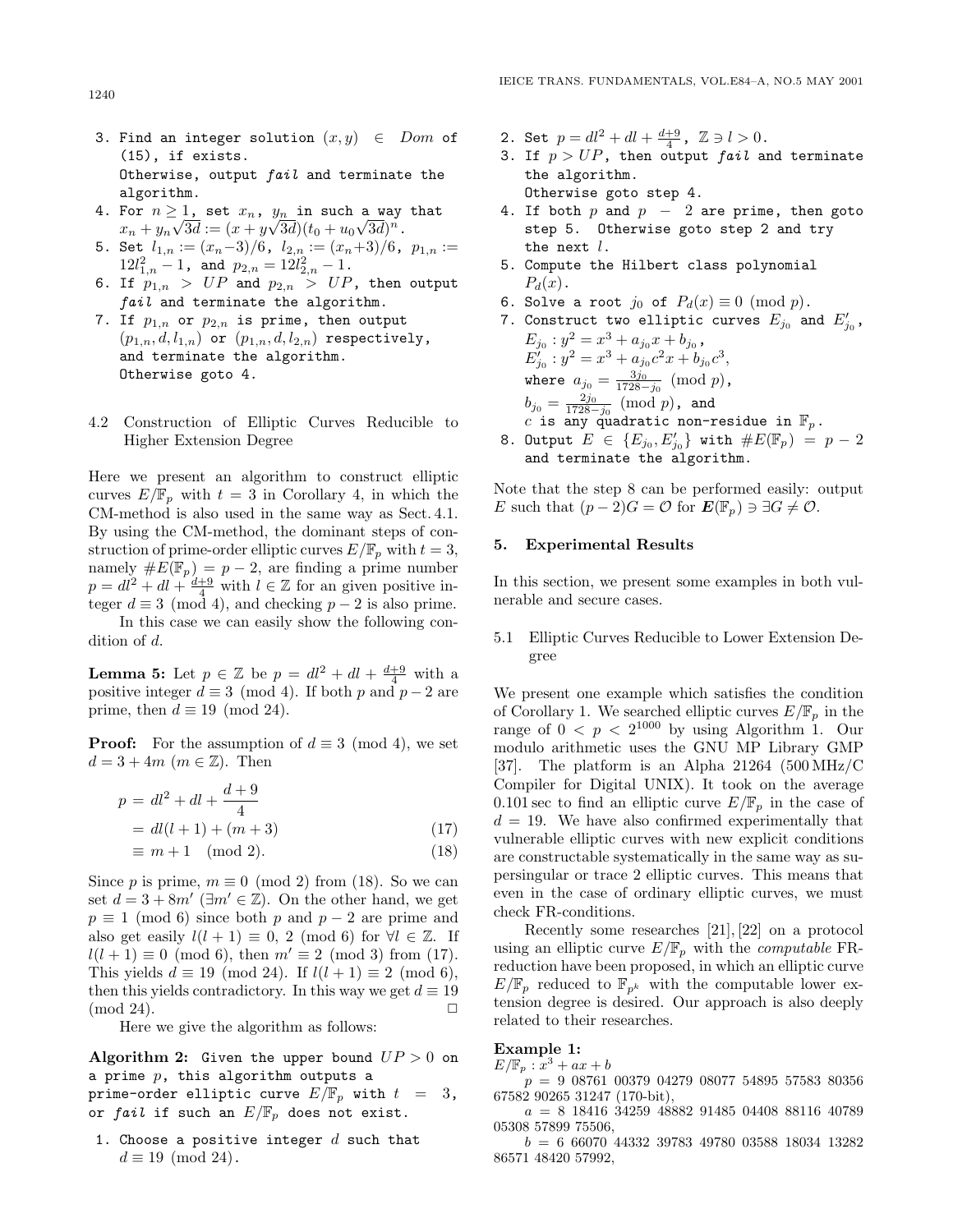|                                                                                                          |                |                 | \ <i>F        }        F</i> |  |
|----------------------------------------------------------------------------------------------------------|----------------|-----------------|------------------------------|--|
| $\boldsymbol{d}$                                                                                         | $\deg(P_d(x))$ | $#$ twin primes | times (sec)                  |  |
| 19                                                                                                       | 1              | 190             | 0.55097                      |  |
| 43                                                                                                       | 1              | 1,157           | 0.094596                     |  |
| 67                                                                                                       | 1              | 1,902           | 0.064297                     |  |
| 91                                                                                                       | $\overline{2}$ | 450             | 0.365852                     |  |
| 115                                                                                                      | $\overline{2}$ | 1,036           | 0.209392                     |  |
| 139                                                                                                      | 3              | 139             | 0.323987                     |  |
| 163                                                                                                      | 1              | 5,158           | 0.053331                     |  |
| 187                                                                                                      | 2              | 1,402           | 0.107929                     |  |
| 211                                                                                                      | 3              | 292             | 1.401844                     |  |
| 235                                                                                                      | $\overline{2}$ | 2,523           | 0.089963                     |  |
| 259                                                                                                      | 4              | 247             | 0.348319                     |  |
| 283                                                                                                      | 3              | 645             | 0.234224                     |  |
| 307                                                                                                      | 3              | 696             | 0.134928                     |  |
| 331                                                                                                      | 3              | 1,458           | 0.103192                     |  |
| 355                                                                                                      | 4              | 635             | 0.261890                     |  |
| 379                                                                                                      | 3              | 1,583           | 0.074222                     |  |
| 403                                                                                                      | $\overline{2}$ | 3,392           | 0.069164                     |  |
| $p = dl^2 + dl + \frac{d+9}{4}$ , (2 <sup>76</sup> )<br>$2^{20}$<br>$\leq l \leq 2^{76}$<br><b>220</b> ) |                |                 |                              |  |

**Table 3** The number of twin primes  $(p, p - 2)$ .

 $t = -5$  22138 20118 54029 93899 01413,  $\#E(\mathbb{F}_p) = 7^2 * 313 * n,$ 

 $n = 59$  25285 28258 73893 72612 30363 15589 78126 20544 05453 (156-bit).

# 5.2 Elliptic Curves Reducible to Higher Extension Degree

We present experimental results and some examples of elliptic curves in Corollaries 4 and 5. We have confirmed that secure elliptic curves with new explicit conditions are constructible systematically. Table 3 shows numerical results of twin primes  $(p, p - 2)$  with  $p = dl^2 + dl + \frac{d+9}{4}$ , which was searched in the range of  $2^{76} - 2^{20} \le l \le 2^{76} + 2^{20}$ . Our modulo arithmetic uses the GNU MP Library GMP [37]. The platform is an Alpha 21264 (500 MHz/C Compiler for Digital UNIX). It took on the average 0.053 sec to find a pair of  $(p, p - 2)$  in the case of  $d = 163$ . For other cases of d, we could found such a pair of primes on the average 0.064–1.402 sec.

Figure 1 shows the plot of Table 3 from the point of view of  $deg(P_d(x))$  and the size of d on  $P_d(x)$ . From our experimental result, we have found a heuristic property that the number of twin primes are closely related to two factors,  $deg(P_d(x))$  and the size of d on  $P_d(x)$ . If we fix the size of d, then the larger  $deg(P_d(x))$  is, the less twin primes are found. If we fix  $deg(P_d(x))$ , then the larger the size of  $d$  is, the more twin primes are found.

We present  $E/\mathbb{F}_p : y^2 = x^3 + ax + b$  with  $t = 3$  in the following. In Examples 2–4, 2 is a primitive root in  $\mathbb{F}_{p-2}$ .

### **Example 2:**

 $E_1/\mathbb{F}_p : y^2 = x^3 + a_1x + b_1, E_2/\mathbb{F}_p : y^2 = x^3 + a_2x + b_2,$  $(|p| = 159 - bit)$ 

 $p = 51951816014496938238659237544968602163$ 04833 66071,



 $n = 519$  51816 01449 69382 38659 23754 49686 02163 04833 66069,

 $a_1 = 35 29380 82819 03345 16798 59515 21747 57876$ 817006 32697,

 $b_1 = 408 46477 52610 12095 24877 04686 28212 53233$ 12948 77155,

 $a_2 = 43$  94541 02577 39111 90178 78324 59422 25137 69507 32067,

 $b_2 = 375 64238 02684 72329 52558 68052 72738 84867$ 16227 32092.

#### **Example 3:**

 $E_1/\mathbb{F}_p : y^2 = x^3 + a_1x + b_1, E_2/\mathbb{F}_p : y^2 = x^3 + a_2x + b_2,$  $E_3/\mathbb{F}_p : y^2 = x^3 + a_3x + b_3$ ,  $(|p| = 159 - bit)$ 

p = 793 54971 71445 13671 92705 06772 26939 83458 80422 30471,

 $n = 79354971714451367192705067722693983458$ 80422 30469,

 $a_1 = 622$  32433 75781 36504 38145 80347 56708 57012 73203 93428,

 $b_1 = 67939946410026222689665558224678565828$ 08943 39109,

 $a_2 = 546 59131 03249 88457 46494 19390 10636 40227$ 07442 50852,

 $b_2 = 364 39420 68833 25638 30996 12926 73757 60151$ 38295 00568,

 $a_3 = 261 88075 85593 34219 51163 09691 46231 55329$ 60288 84192,

 $b_3 = 179$  85880 00172 30155 26919 24926 22984 48533 06563 08058.

#### **Example 4:**

 $E/\mathbb{F}_p : y^2 = x^3 + ax + b, (|p| = 240 - bit)$ 

 $p = 112$  49846 54526 86189 73518 65205 55113 42541 99281 27068 83806 23265 87119 55023 07023,

n = 112 49846 54526 86189 73518 65205 55113 42541 99281 27068 83806 23265 87119 55023 07021,

 $a = 52$  37381 80880 77183 56601 62811 25609 08710 91667 71974 15904 90057 09224 69377 60775,

 $b = 3491587872538478904401085408373939140$ 61111 81316 10603 26704 72816 46251 73850.

#### **Example 5:**

 $E_1/\mathbb{F}_p : y^2 = x^3 + a_1x + b_1, E_2/\mathbb{F}_p : y^2 = x^3 + a_2x + b_2,$  $E_3/\mathbb{F}_p : y^2 = x^3 + a_3x + b_3$ ,  $(|p| = 240 - bit)$ 

 $p = 145 62684 79172 80895 91487 33486 94032 72646$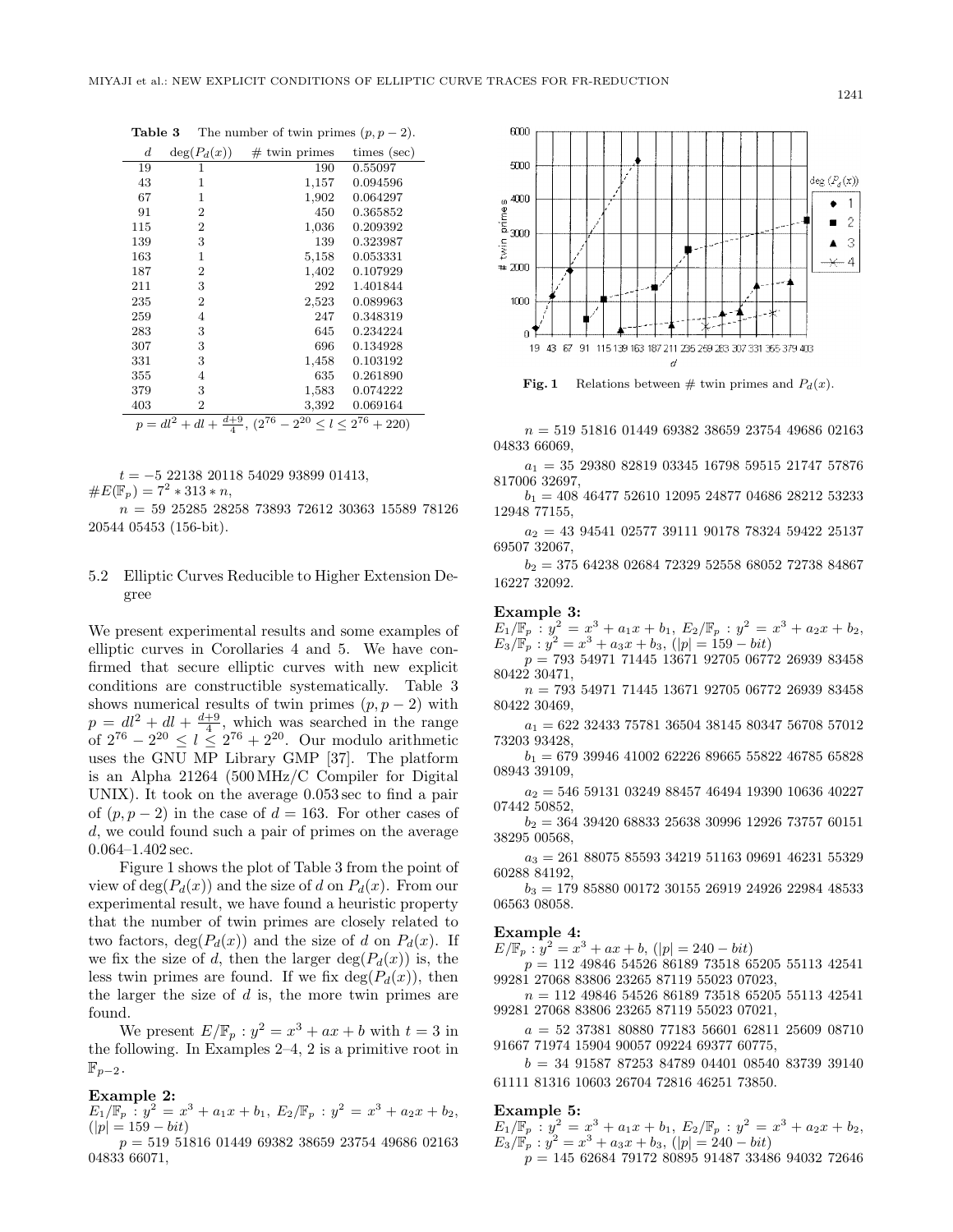08218 46342 12380 03553 12226 43548 52871,

 $n = 145 62684 79172 80895 91487 33486 94032 72646$ 08218 46342 12380 03553 12226 43548 52869,

 $a_1 = 144 44371 02824 33267 37769 11780 11326 91187$ 09134 83450 79361 18648 91066 43377 85210,

 $b_1 = 50 11979 94855 57136 68786 73438 08285 32827$ 34850 99302 48151 81056 65622 14743 74505,

 $a_2 = 26 77304 81723 26198 90654 78404 65044 67257$ 17139 39775 54321 43896 98924 70624 48137,

 $b_2 = 66$  39098 14206 44431 24265 63432 08040 69053 47499 08631 07007 63782 36691 94932 49715,

 $a_3 = 47 49197 80769 28734 86477 41659 37707 95433$ 64827 81423 90680 35668 50843 51479 03933,

 $b_3 = 31\;66131\;87179\;52489\;90984\;94439\;58471\;96955$ 76551 87615 93786 90445 67229 00986 02622.

## **6. Conclusion**

In this paper, we have shown some new explicit conditions of elliptic curve traces vulnerable or secure against FR-reduction. We have also presented algorithms to construct elliptic curves with our new explicit conditions. Especially our new secure elliptic curve realizes rather light initialization, which sets up a pair of elliptic curve and basepoint.

## **Acknowledgments**

The authors are grateful to anonymous referees for invaluable comments.

#### **References**

- [1] R. Anderson and R. Needham, "Robustness principles for public key protocols," Advances in Cryptology—Proc. Crypto'95, Lecture Notes in Computer Science, vol.963, pp.236–247, Springer-Verlag, 1995.
- [2] A.O.L. Atkin and F. Morain, "Elliptic curves and primality proving," Math. Computation, vol.61, pp.29–68, 1993.
- [3] K. Araki and T. Satoh "Fermat quotients and the polynomial time discrete log algorithm for anomalous elliptic curves," Commentarii Math. Univ. St. Pauli., vol.47, pp.81– 92, 1998.
- [4] R. Balasubramanian and N. Koblitz, "The improbability that an elliptic curve has subexponential discrete log problem under the Menezes-Okamoto-Vanstone algorithm," J. Cryptology, vol.11, pp.141–145, 1998.
- [5] J. Chao, O. Nakamura, K. Sobataka, and S. Tsujii, "Construction of secure elliptic curves with CM tests and lifting," Advances in Cryptology—Proc. ASIACRYPT'98, Lecture Notes in Computer Science, vol.1514, pp.95–109, Springer-Verlag, 1998.
- [6] J. Chao, M. Hosoya, K. Sobataka, and S. Tsujii, "Construction of elliptic cryptosystems using ordinary lifting," Proc. 1999 Symposium on Cryptography and Information Security, pp.163–166.
- [7] J.M. Couveignes and F. Morain, "Schoof's algorithm and isogeny cycles," Proc. ANTS-I, Lecture Notes in Compute Science, vol.877, pp.43–58, Springer-Verlag, 1994.
- [8] T. Denny, O. Schirokauer, and D. Weber, "Discrete logarithms: The effectiveness of the index calculus method," Proc. ANTSII, Lecture Notes in Computer Science,

vol.1122, pp.337–361, Springer-Verlag, 1996.

- [9] M. Deuring, "Die typen der multiplikatorenringe elliptischer funktionenkörper," Abh. Math. Sem. Hamburg, vol.14, pp.197–272, 1941.
- [10] N.D. Elkies, "Explicit isogenies," Preprint, 1991.
- [11] G. Frey and H.G. Rück, "A remark concerning mdivisibility and the discrete logarithm in the divisor class group of curves," Mathematics of Computation, vol.62, pp.865–874, 1994.
- [12] "Proposed federal information processing standard for digital signature standard (DSS)," Federal Register, vol.56, no.169, pp.42980–42982, Aug. 30 1991.
- [13] T. ElGamal, "A public key cryptosystem and a signature scheme based on discrete logarithms," IEEE Trans. Inf. Theory, vol.IT-31, pp.469–472, 1985.
- [14] D.M. Gordon, "Discrete logarithms in  $GF(p)$  using the number field sieve," SIAM J. Discrete Math., vol.6, pp.124– 138, 1993.
- [15] R. Harasawa, H. Imai, J. Shikata, and J. Suzuki, "Comparing the MOV and FR reductions in elliptic curve cryptography," Advances in Cryptology—Proc. EUROCRYPT'99, Lecture notes in Computer Science, vol.1592, pp.190–205, 1999.
- [16] K. Ireland and M. Rosen, A classical introduction to modern number theory, GTM 84, Springer-Verlag, New-York, 1982.
- [17] IEEE P1363 Working Draft, June 16, 1998.
- [18] N. Kanayama, T. Kobayashi, T. Saito, and S. Uchiyama, "Remarks on elliptic curve discrete logarithm problems," IEICE Trans., Fundamentals., vol.E83-A, no.1, pp.17–23, 2000.
- [19] N. Koblitz, "Elliptic curve cryptosystems," Mathematics of Computation, vol.48, pp.203–209, 1987.
- [20] N. Koblitz, "An elliptic curve implementation of the finite field digital signature algotirhm," Advances in Cryptology—Proc. Crypto'98, Lecture Notes in Computer Science, vol.1462, pp.327–337, Springer-Verlag, 1998.
- [21] M. Kasahara, K. Ohgishi, and R. Sakai, "Notes on ID-based key sharing systems on elliptic curve," IEICE Technical. Report, ISEC99-57, Nov. 1999.
- [22] M. Kasahara, K. Ohgishi, and R. Sakai "Cryptosystems based on pairing," The 2000 Symposium on Cryptography and Information Security, vol.SCIS2000-C20, Jan. 2000.
- [23] S. Lang, Elliptic Functions, GTM112, Springer-Verlag, New York, 1987.
- [24] A. Menezes, T. Okamoto, and S. Vanstone, "Reducing elliptic curve logarithms to logarithms in a finite field," Proc. 22nd Annual ACM Symposium on the Theory of Computing, pp.80–89, 1991.
- [25] V.S. Miller, "Use of elliptic curves in cryptography," Advances in Cryptology—Proc. Crypto'85, Lecture Notes in Computer Science, vol.218, pp.417–426, Springer-Verlag, 1986.
- [26] S.C. Pohlig and M.E. Hellman, "An improved algorithm for computing logarithms over  $GF(p)$  and its cryptographic significance," IEEE Trans. Inf. Theory, vol.IT-24, pp.106– 110, 1978.
- [27] J. Pollard, "Monte Carlo methods for index computation (mod p)," Mathematics of Computation, vol.32, pp.918– 924, 1978.
- [28] R. Rivest, A. Shamir, and L. Adleman, "A method for obtaining digital signatures and public-key cryptosystems," Commun. ACM, vol.21, no.2, pp.120–126, 1978.
- [29] T. Saitoh and S. Uchiyama, "A note on the discrete logarithm problem on elliptic curves of trace two," IEICE Technical Report, ISEC98-27, 1998.
- [30] R. Schoof, "Elliptic curves over finite fields and the compu-